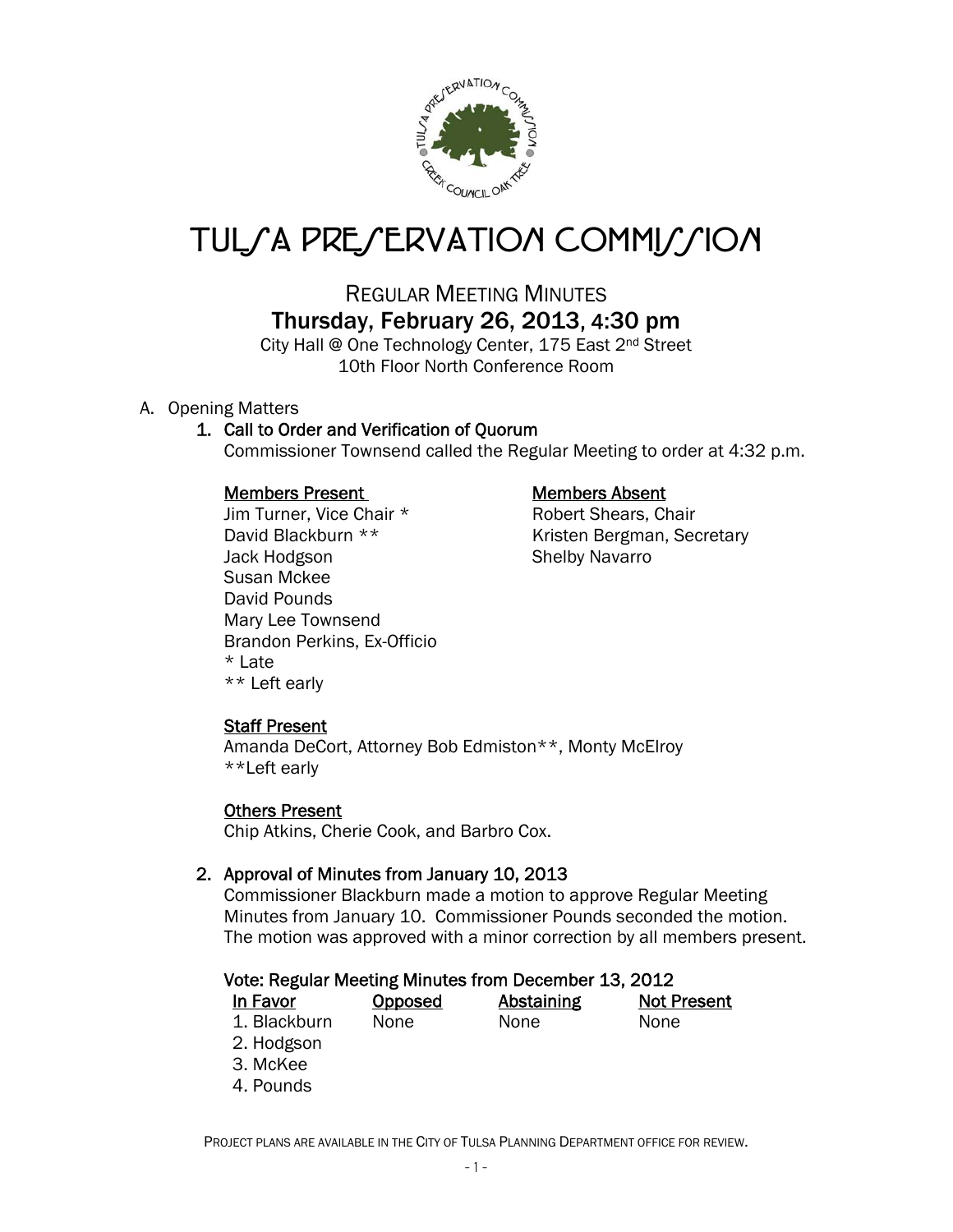- 5. Townsend
- 6. Turner

#### 3. Disclosure of Conflicts of Interest

 No one reported a conflict of interest with the proposals on the agenda.

#### B. Reports

- 1. Staff
	- a. Greenwood National Register Nomination update Amanda DeCort brought Commissioners up to date on the Greenwood nomination.
	- b. Downtown Signage Amanda informed Commissioners on the downtown signage.
	- c. Palace Building Amanda brought Commissioners up to date.
	- d. Tulsa Club Building Bob Edmiston discussed the ongoing situation with the Tulsa Club. He reported that the next Sheriff's Sale is slated for April 16.
	- e. Planning Commission Work Session Amanda and Brandon Perkins gave Commissioners updated information on the Planning Commission Work Session.
	- f. 1020 N. Denver Avenue/21st & Peoria Discussion on two items was held until a later date when Bob Edmiston is present.
- 2. Chair
	- a. Board of Adjustment case 16th Street Amanda DeCort gave an update, on behalf of Chairman Shears regarding the case of the house at 244 W. 16<sup>th</sup> Street in Stonebreaker Heights within the Riverview National District.
	- b. Upcoming Events Amanda mentioned an event to be held Friday at the Tulsa Foundation for Architecture.
	- c. Red Fork Main Street NR Nomination Amanda told Commissioners she would talk at next meeting about the nomination.